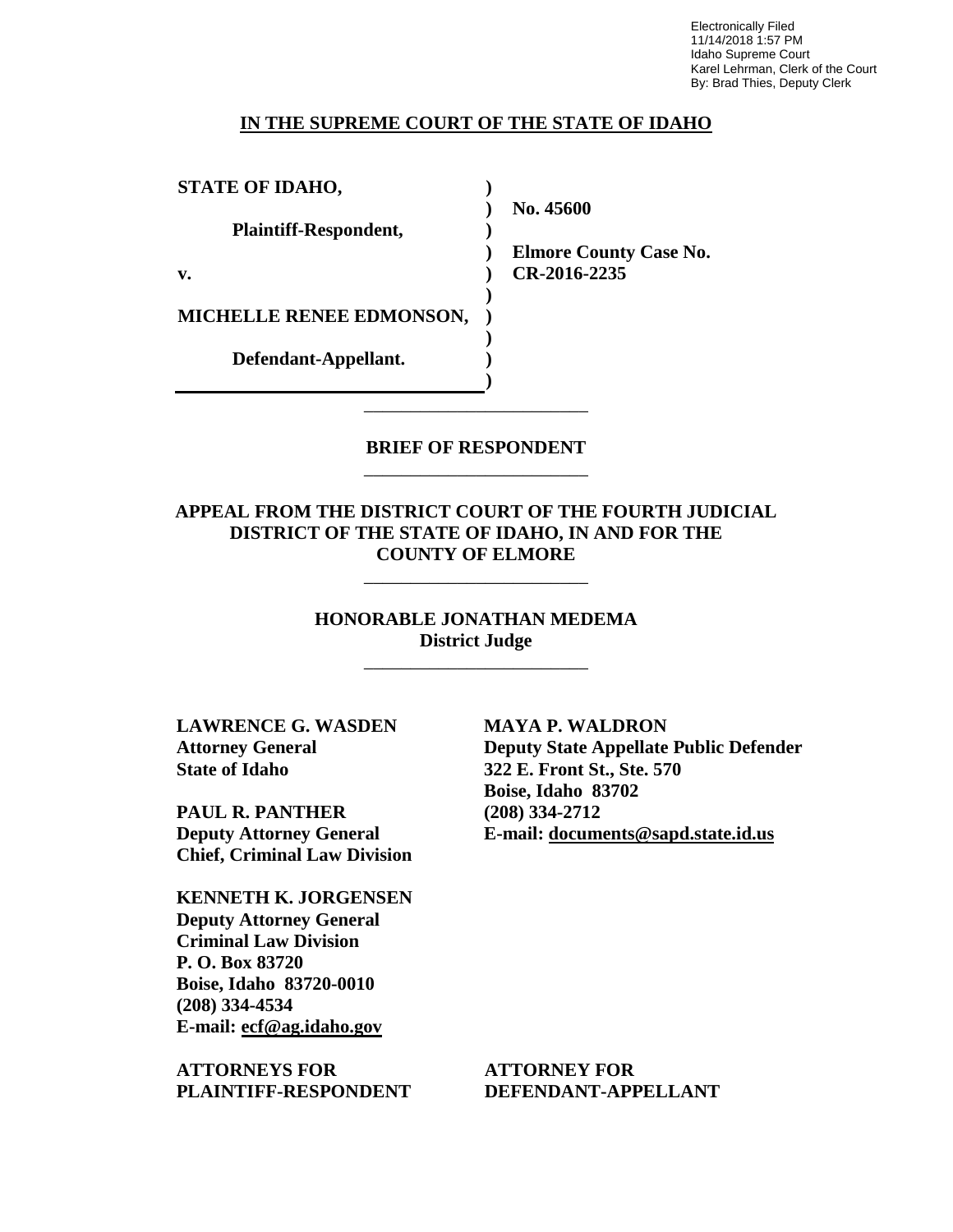# **TABLE OF CONTENTS**

|                 | Edmonson Has Failed To Show The District Court Abused<br>Its Discretion When It Ruled Admissible Detective Ogaard's<br>Testimony Regarding The Identity Of The Person In The |
|-----------------|------------------------------------------------------------------------------------------------------------------------------------------------------------------------------|
| A.              |                                                                                                                                                                              |
| <b>B.</b>       |                                                                                                                                                                              |
| $\mathcal{C}$ . | The District Court Did Not Abuse Its Discretion By<br>Admitting The Testimony Of Detective Ogaard That<br>Edmonson Was The Person In The Captured                            |
| D.              |                                                                                                                                                                              |
|                 |                                                                                                                                                                              |
|                 |                                                                                                                                                                              |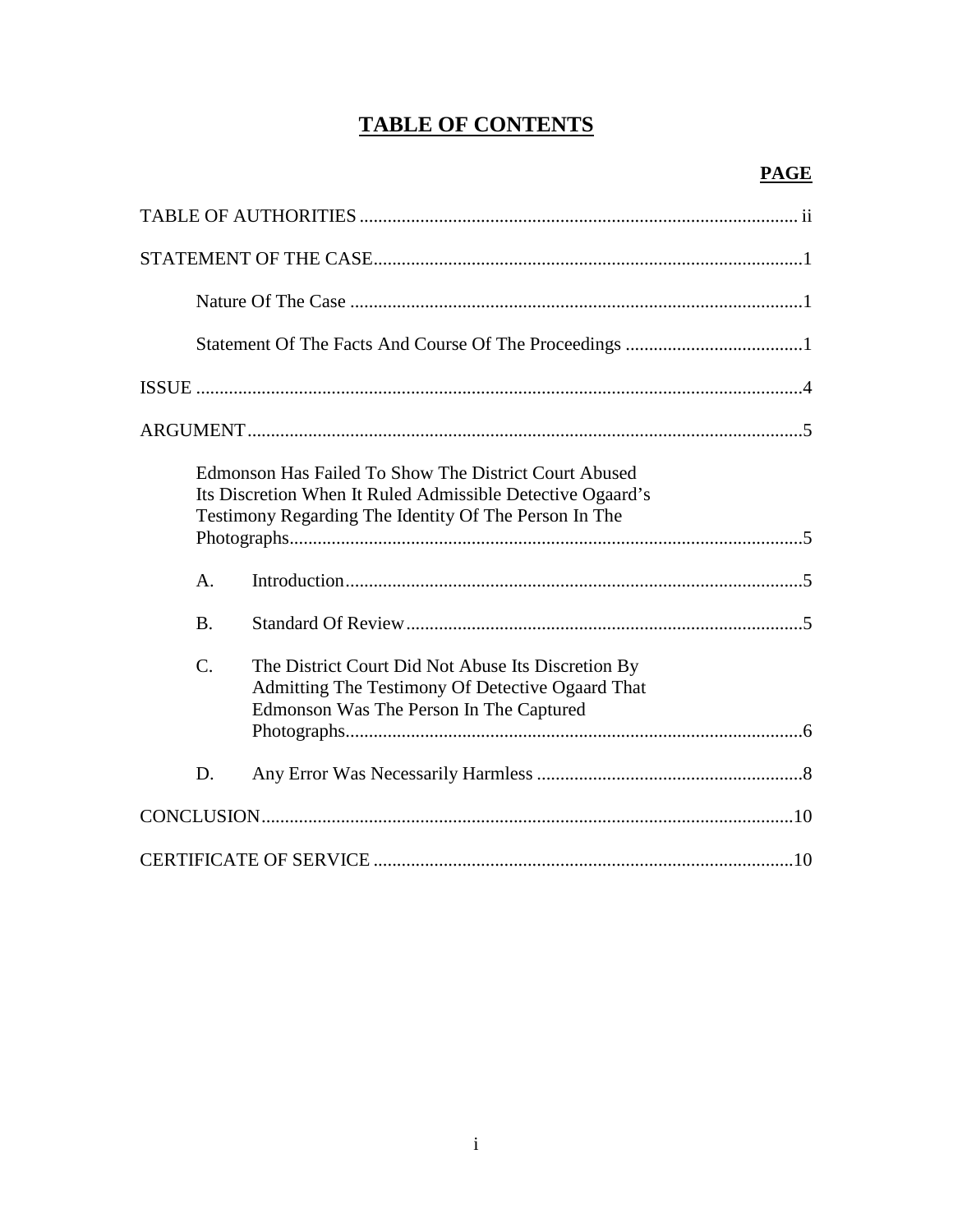# **TABLE OF AUTHORITIES**

| <b>CASES</b> | <b>PAGE</b> |
|--------------|-------------|
|              |             |
|              |             |
|              |             |
|              |             |
|              |             |
|              |             |
|              |             |
|              |             |
|              |             |
|              |             |
| <b>RULES</b> |             |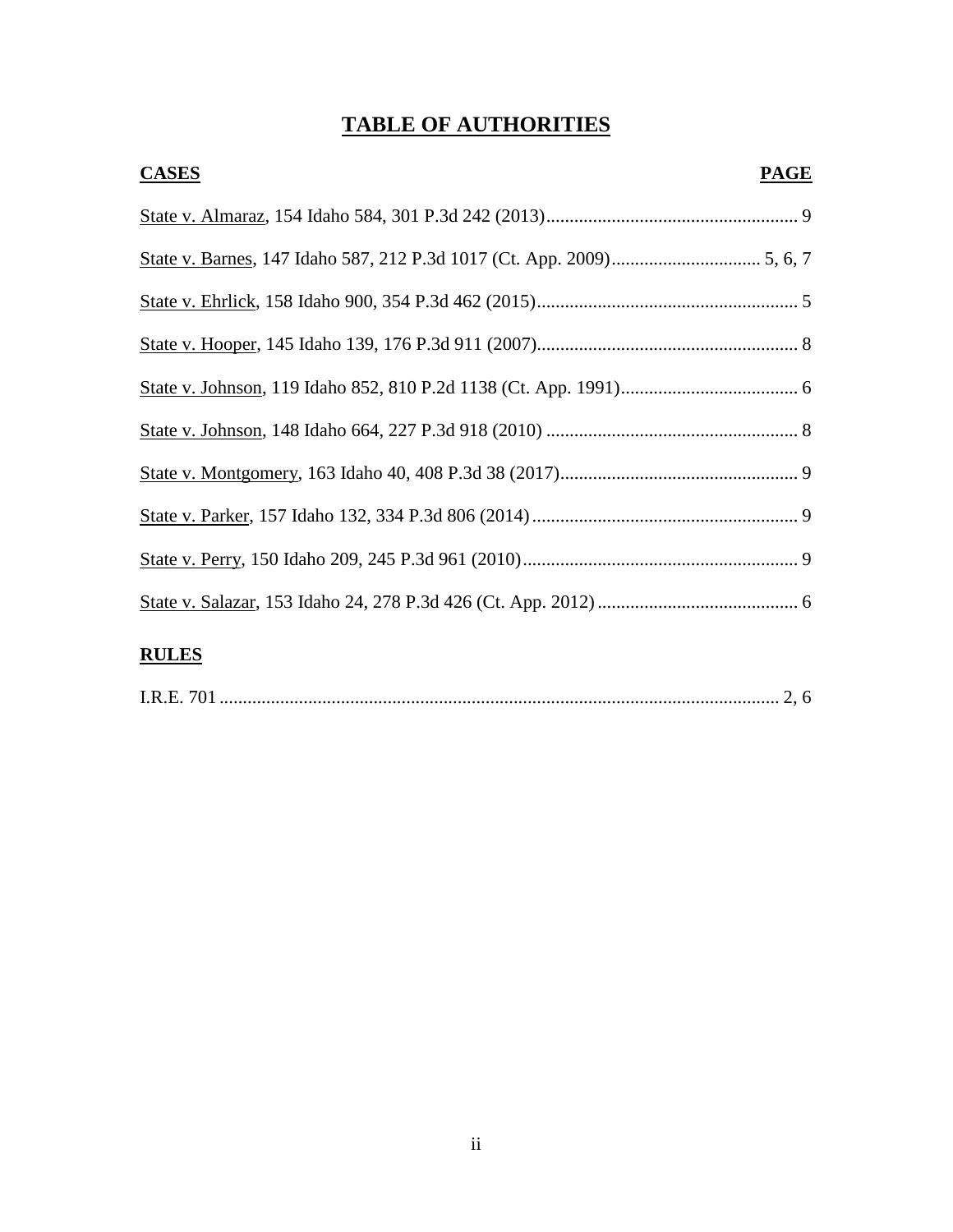#### STATEMENT OF THE CASE

## Nature Of The Case

Michelle Renee Edmonson appeals from her judgment of conviction for burglary.

### Statement Of The Facts And Course Of The Proceedings

The state charged Edmonson with one count of burglary of the R&R Kids Way (hereinafter "R&R") daycare, amended to include an aiding and abetting theory. (R., pp. 33-34, 92-93.)

The evidence at trial showed that after some thefts of cash from the daycare, the managers of R&R set up a camera in the office that would activate and alert the managers of persons present in the office. (Tr., p. 135, L. 11 – p. 139, L. 5; p. 151, L. 15 – p.153, L. 15.) On September 20, 2016, the camera recorded someone going through the drawers in the office at R&R after it was closed. (Tr., p. 138, L.  $3 - p$ . 140, L. 7; p. 142, Ls. 1-8; p. 153, L. 16 – p. 155, L. 14; p. 161, Ls. 10-23.) One of the managers saw the burglar in action on her cell phone and captured three screen-shots of her before the thief stole the camera (and thus the video recording). (Tr., p. 155, L.  $15 - p$ . 158, L. 6; State's Exhibits 1-3.)

The managers of R&R showed the captured photographs to Officer (Detective by the time of trial) Jessup, who recognized Edmonson. (Tr., p. 218, L.  $6 - p$ . 219, L.  $6$ .) When asked if some hypothetical person could look at the photographs and think it was Edmonson's sister, Vicki Portlock, Detective Jessup testified that "anything's possible."  $(Tr, p. 223, L. 13 - p. 224, L. 1.)$  Detective Jessup stated that he could tell the difference between Edmonson and her sister, Portlock, and that it was not Portlock in the pictures. (Tr., p. 224, Ls. 9-13.) Officer Griggs, who transported Edmonson to the police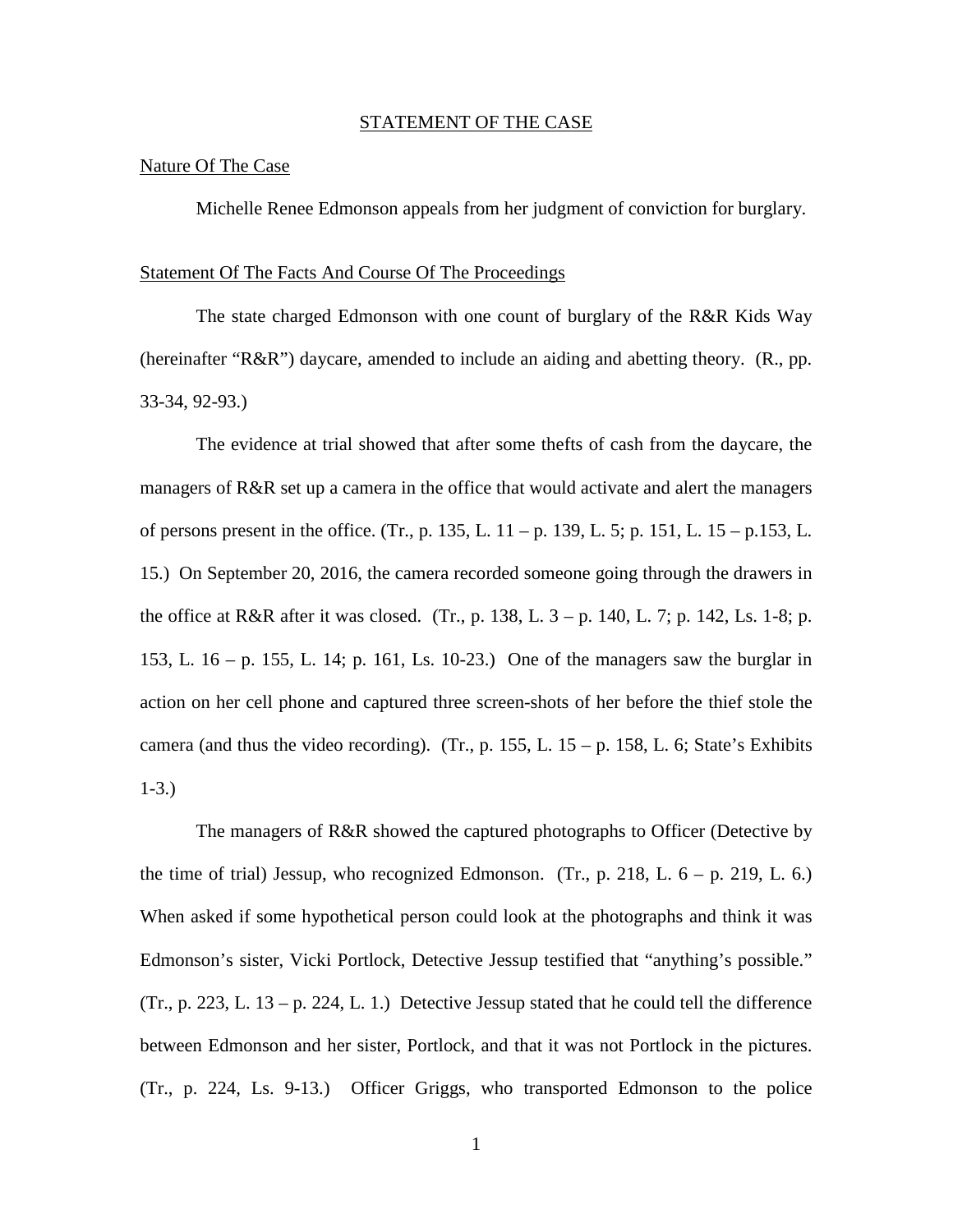department, testified that he had known Edmonson for about 18 years, also knew her sister, Portlock, and that the person in the captured photographs was Edmonson. (Tr., p. 227, L.  $14 - p. 228$ , L. 23; p. 230, Ls. 6-10.)

Detective (Sergeant at the time of trial) Ogaard interviewed Edmonson. (Tr., p. 166, L. 6 – p. 167, L. 14.) Edmonson initially stated that she had driven Misayo Nakaishi to R&R late at night so Nakaishi could "pop" the door and get milk and coffee creamer from the daycare kitchen. (State's Exhibit 4, 1:01-4:19.) Edmonson initially claimed she had not entered the building. (Id. at 4:19-4:33.) However, when Detective Ogaard confronted her with the captured photographs and claimed to have video of the event, Edmonson admitted she had been inside the building, specifically to encourage Nakaishi to leave because she was "taking too long." (Id. at 4:33-6:08.) She denied taking any money, but stated she was "afraid" she was "going to get in trouble." (Id.) When asked if she was the person in the photographs, Edmonson refused to admit it was her, but also wondered why Nakaishi was not in the photographs because "she was right there." (Id. at 6:11-6:32.) She stated she knew she should not have been inside R&R but denied taking anything but milk. (Id. at 6:52-7:12; 17:09-17:25)

The prosecution asked Detective Ogaard if he recognized the person in the captured photographs. (Tr., p. 175, Ls. 4-10.) The defense objected on the grounds that such would not help the jury to decide a fact in issue. (Tr., p. 175, Ls. 11-23 (citing I.R.E. 701(b)).) The district court overruled the objection. (Tr., p. 175, L. 24.) Detective Ogaard testified that the person in the photographs was Edmonson. (Tr., p. 175, L.  $25 - p$ , 177, L. 4.)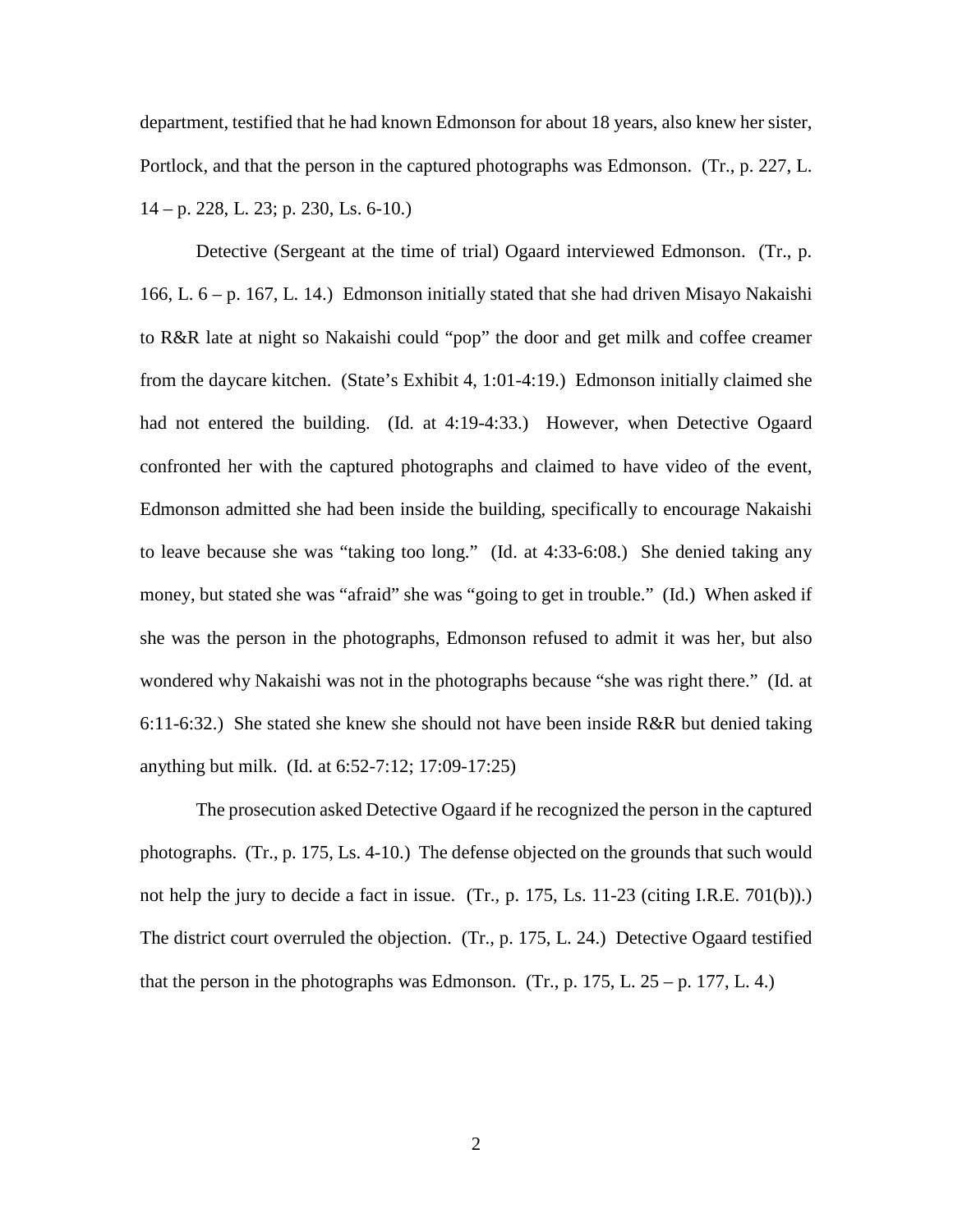Edmonson testified that on the date in question she had brown hair and a stud under her left lip, and produced pictures of her sister, Portlock, who she testified was blonde and had no such stud. (Tr., p. 263, L. 16 – p. 271, L. 10; Defense Exhibits D-F.)

The jury returned a guilty verdict. (Tr., p. 308, Ls. 11-19; R., p. 146.) The district court imposed a sentence of seven years with two years determinate, retained jurisdiction, and entered judgment. (R., pp. 156-58.) Edmonson filed a timely notice of appeal. (R., pp. 160-62.)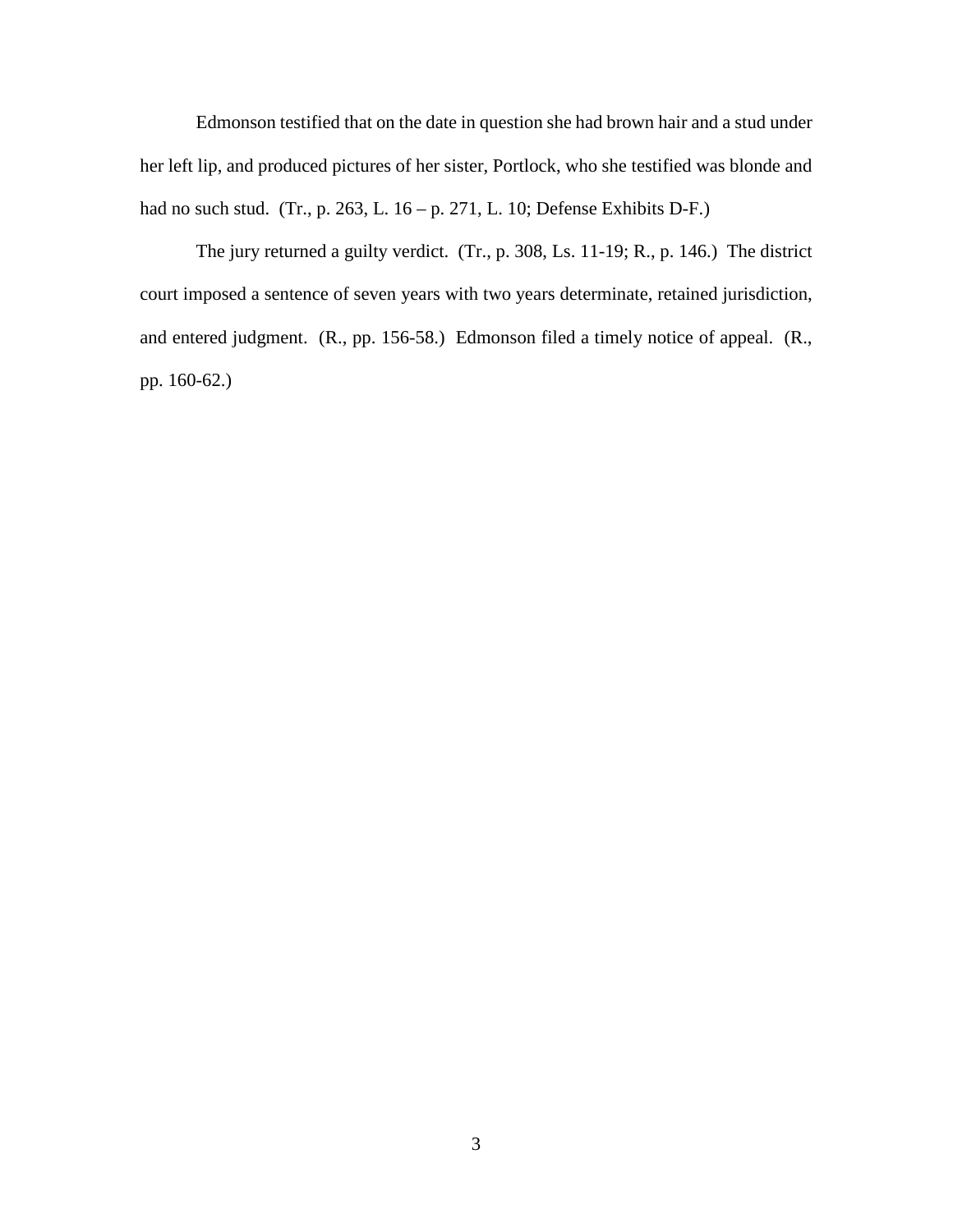# **ISSUE**

Edmonson states the issue on appeal as:

Did the district court abuse its discretion when it allowed Sergeant Ogaard to testify that Ms. Edmonson was the woman in the screenshots taken during the burglary?

(Appellant's brief, p. 6.)

The state rephrases the issue as:

Has Edmonson failed to show the district court abused its discretion when it ruled admissible Detective Ogaard's testimony regarding the identity of the person in the photographs?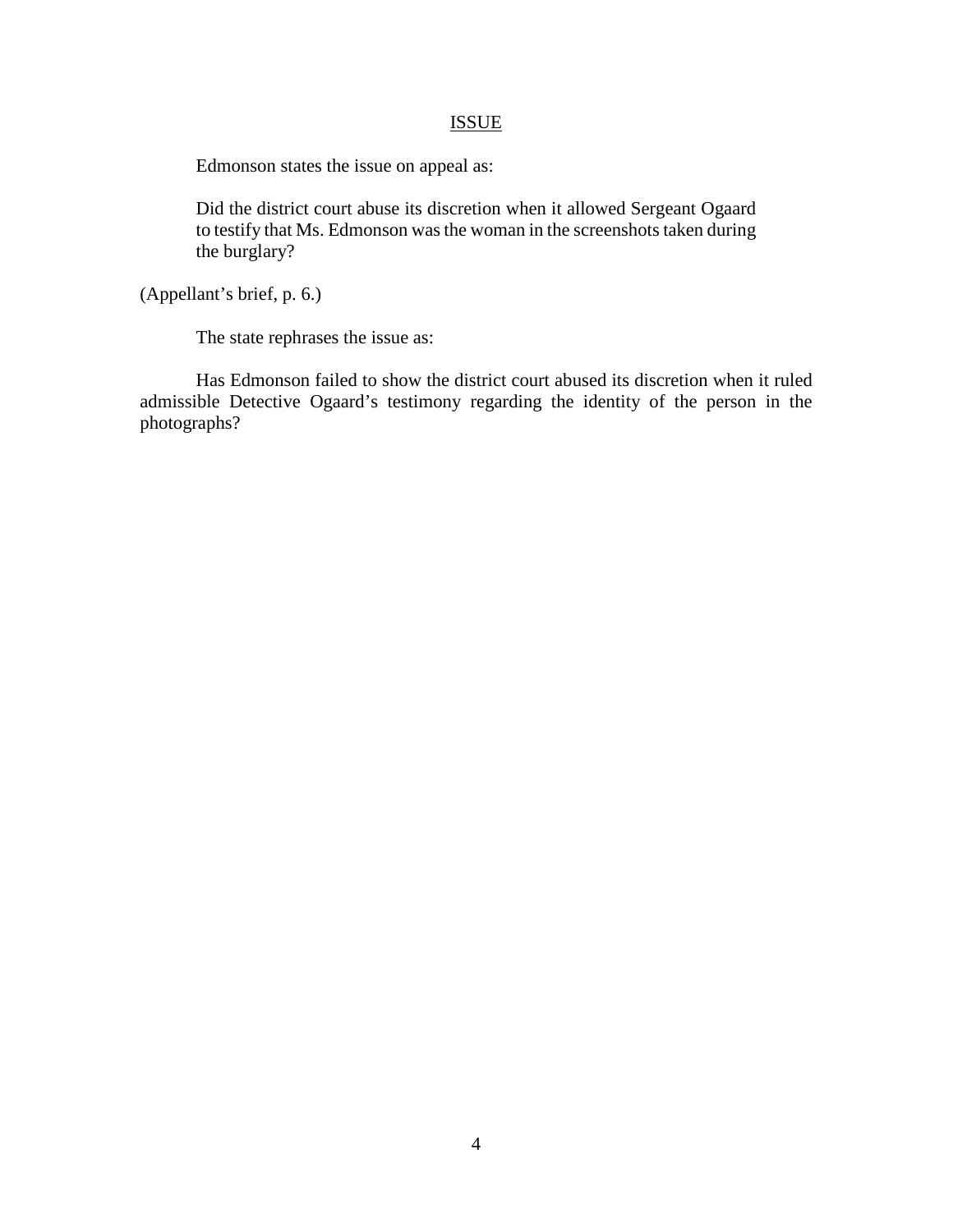#### ARGUMENT

# Edmonson Has Failed To Show The District Court Abused Its Discretion When It Ruled Admissible Detective Ogaard's Testimony Regarding The Identity Of The Person In The Photographs

### A. Introduction

The district court overruled Edmonson's objection that Detective Ogaard's testimony regarding who was depicted in the captured photographs would not be of assistance to the trier of fact. (Tr., p. 175, Ls. 11-24.) Detective Ogaard testified that he was able to identify Edmonson in the photograph because of his observation of and interaction with her in the interview. (Tr., p. 174, L.  $18 - p$ . 175, L. 9; p. 176, L.  $6 - p$ . 177, L. 4.) On appeal Edmonson argues the district court abused its discretion because under the "totality of the circumstances" Detective Ogaard was "not more likely to correctly identify the woman in the screenshots than was the jury." (Appellant's brief, p. 8.) Edmonson's argument, which includes one factual error, is unpersuasive. Considering all the circumstances the district court did not abuse its discretion in allowing the testimony.

## B. Standard Of Review

 "The decision to admit opinion testimony, whether lay opinion or expert opinion, rests within the discretion of the lower court, while the determination of its weight lies with the jury." State v. Ehrlick, 158 Idaho 900, 923, 354 P.3d 462, 485 (2015) (internal quotation and citation omitted). "The trial court has broad discretion in determining the admissibility of testimonial evidence." State v. Barnes, 147 Idaho 587, 591, 212 P.3d 1017, 1021 (Ct. App. 2009).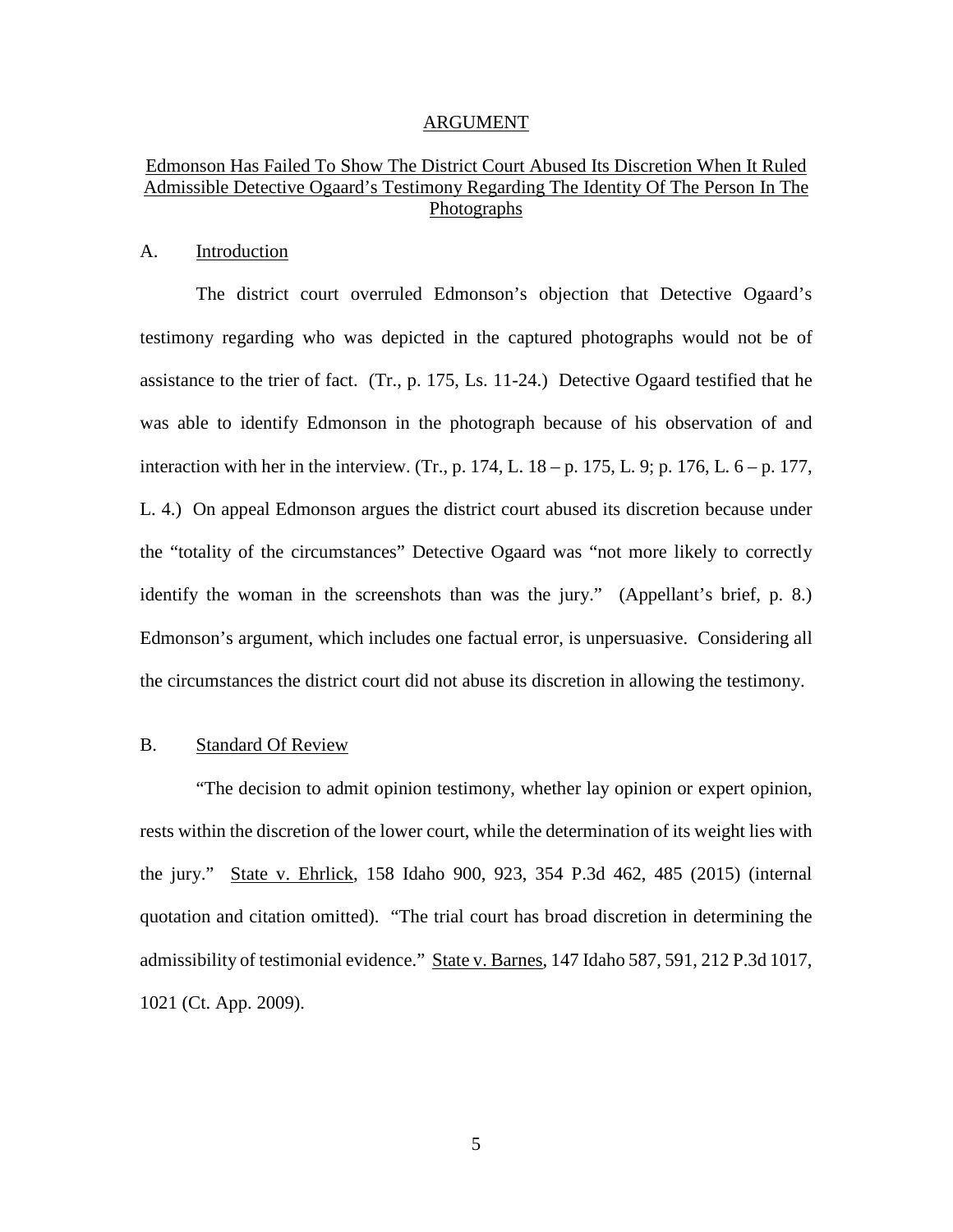# C. The District Court Did Not Abuse Its Discretion By Admitting The Testimony Of Detective Ogaard That Edmonson Was The Person In The Captured Photographs

A non-expert witness may testify "in the form of an opinion or inference" if the opinion is (a) "rationally based on the witness's perception," (b) "helpful to clearly understanding the witness's testimony or to determining a fact in issue," and (c) "not based on scientific, technical, or other specialized knowledge." I.R.E. 701. "I.R.E. 701 allows the court to admit opinion testimony of a non-expert or lay witness when that opinion is rationally based on the witness' perception and is helpful to a clear understanding of his testimony or the determination of a fact in issue." State v. Johnson, 119 Idaho 852, 855, 810 P.2d 1138, 1141 (Ct. App. 1991).

This same test applies to identification of an individual from a photograph or video: the court applies the totality of the circumstances to determine if the proposed identification testimony would be helpful to the jury. State v. Salazar, 153 Idaho 24, 26, 278 P.3d 426, 428 (Ct. App. 2012); Barnes, 147 Idaho at 594, 212 P.3d at 1024. "Perhaps the most critical factor" in the totality of the circumstances "is the witness's level of familiarity with the defendant, which makes the witness better able than the jury to discern whether the person in the photo is the defendant." Salazar, 153 Idaho at 26, 278 P.3d at 428. However, the court should look at a variety of factors such as quality of the image, the witness's familiarity with the person's mode of dress, whether the witness knew the person over a period of time and circumstances, whether the person changed his or her appearance, and the witness's opportunity to observe the person identified. Barnes, 147 Idaho at 593-94, 212 P.3d at 1023-24. Ultimately, admissibility "does not hinge on the presence of any particular factor." Id. at 594, 212 P.3d at 1024 (quotation and citation omitted). Factors such as "the extent of a witness's opportunity to observe the defendant" may go to the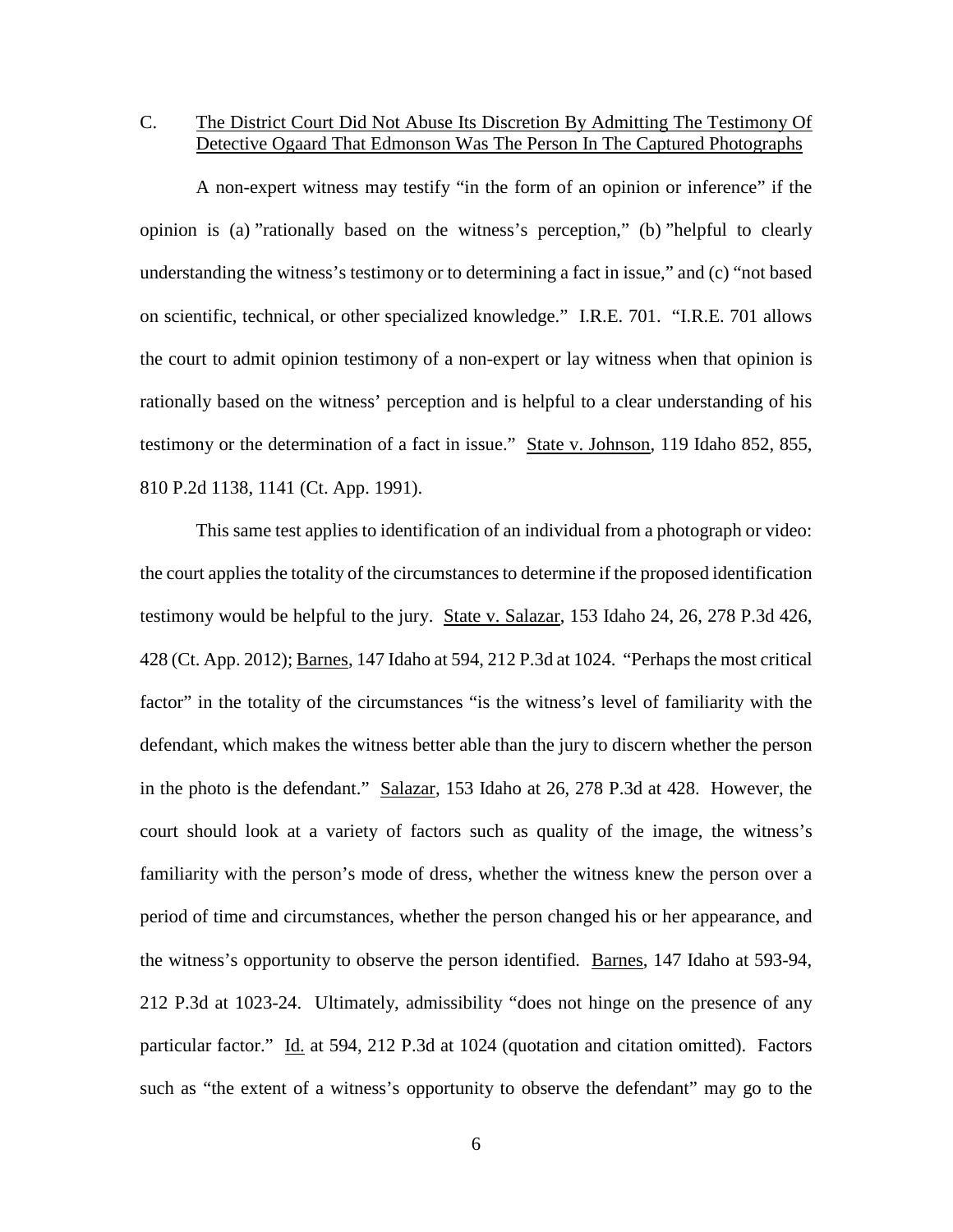"weight of the testimony, not to its admissibility." Id. at 593, 212 P.3d at 1023 (quotation and citation otted).

Application of the totality of the circumstances test shows no abuse of discretion. Detective Ogaard testified that he interviewed Edmonson for between 20 and 30 minutes one week after the burglary. (Tr., p. 167, Ls. 9-14; p. 168, Ls. 11-18.) A redacted video of the interview was played. (Tr., p. 171, L. 23; State's Exhibit 4.) During the interview Detective Ogaard was able to observe Edmonson from "[a]pproximately 3 feet" and "from multiple angles." (Tr., p. 174, Ls. 18-25.) Also during the interview Edmonson, when shown the captured photographs, changed her story from not entering the building to having entered the building, did not deny she was the person in those photographs, and wondered why Nakaishi was not in the photographs. (State's Exhibit 4, at 4:33-6:32; see Tr., p. 176, L.  $22 - p$ . 177, L. 4.) Applying the totality of the circumstances, the district court did not err by admitting the evidence.

On appeal Edmonson acknowledges that the quality of the captured photographs weighs in favor of admission of the identification testimony but argues the rest of the circumstances weigh against. (Appellant's brief, p. 8.) Specifically, Edmonson argues that the state "presented no evidence" that her "appearance had changed between the time of the offense and the trial," that Detective Ogaard was "barely more familiar" with her than the jury, and that Detective Ogaard did not know her sister, Portlock. (Appellant's brief, pp. 8-9.<sup>[1](#page--1-0)</sup>) This argument fails to show an abuse of discretion.

 $\overline{a}$ 

 $1$  Edmonson's brief contains the false factual assertion that the interview lasted 17 minutes. (Appellant's brief, p. 8; see also Id. at p. 2.) Although Exhibit 4 is 17 minutes and a few seconds long, it also contains several redactions. (State's Exhibit 4.) Thus the length of the edited video, with portions of the interview redacted, does not reflect the true time of the interview. Edmonson's claim otherwise is meritless.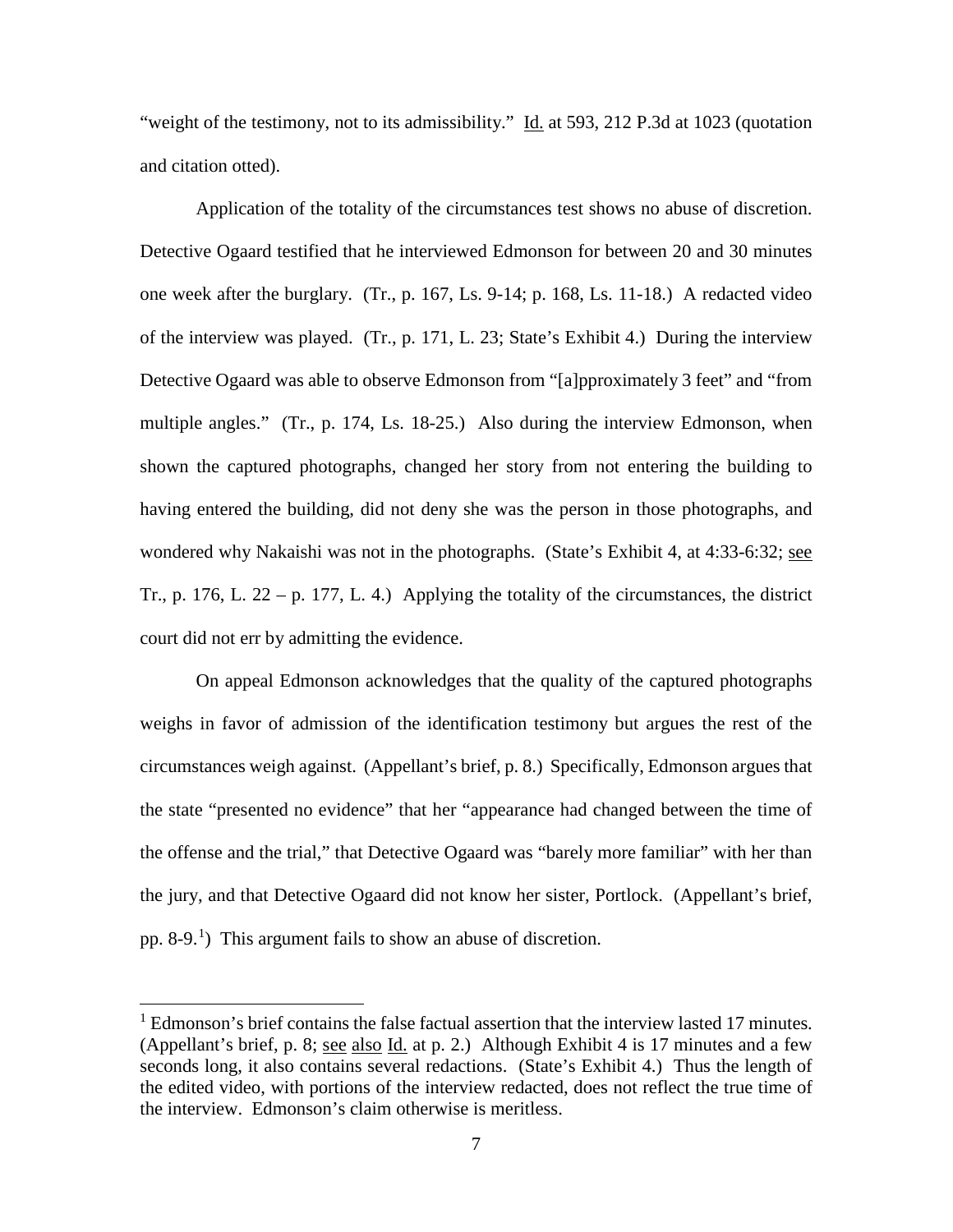First, as Edmonson admits (with the qualifier of "barely"), Detective Ogaard was more familiar with Edmonson than was the jury. (Appellant's brief, p. 8) He had the ability to observe her in an interview setting from up close and from a variety of angles within a week of the photographs being taken. The jury had the chance to see her only in the courtroom nine months later. Second, although there was no direct evidence Edmonson had changed her appearance such a factor went to weight. Certainly a change of appearance at some point after the photograph or video was taken is not a prerequisite to admissibility of identification testimony, and the jury was in a good position to weigh whether claimed differences in the photographs (dark hair and a lip stud) called the identification into doubt. Third, as noted by Edmonson, the quality of the captured pictures (which are infrared) weighs in favor of admissibility. Edmonson has failed to show that the district court abused its discretion when it concluded that the totality of the circumstances made Detective Ogaard's identification testimony helpful to the jury.

The district court exercised its discretion when it overruled Edmonson's objection and admitted Detective Ogaard's identification testimony. The totality of the circumstances supports the district court's determination that the testimony would be helpful to the jury. Edmonson has failed to show error by the district court.

### D. Any Error Was Necessarily Harmless

If this Court determines that objected-to evidence was erroneously admitted, "the next issue is whether the error was harmless." State v. Johnson, 148 Idaho 664, 669, 227 P.3d 918, 923 (2010). A harmless error "does not require reversal or a new trial." State v. Hooper, 145 Idaho 139, 146, 176 P.3d 911, 918 (2007). "To establish harmless error, the State must 'prove beyond a reasonable doubt that the error complained of did not contribute

8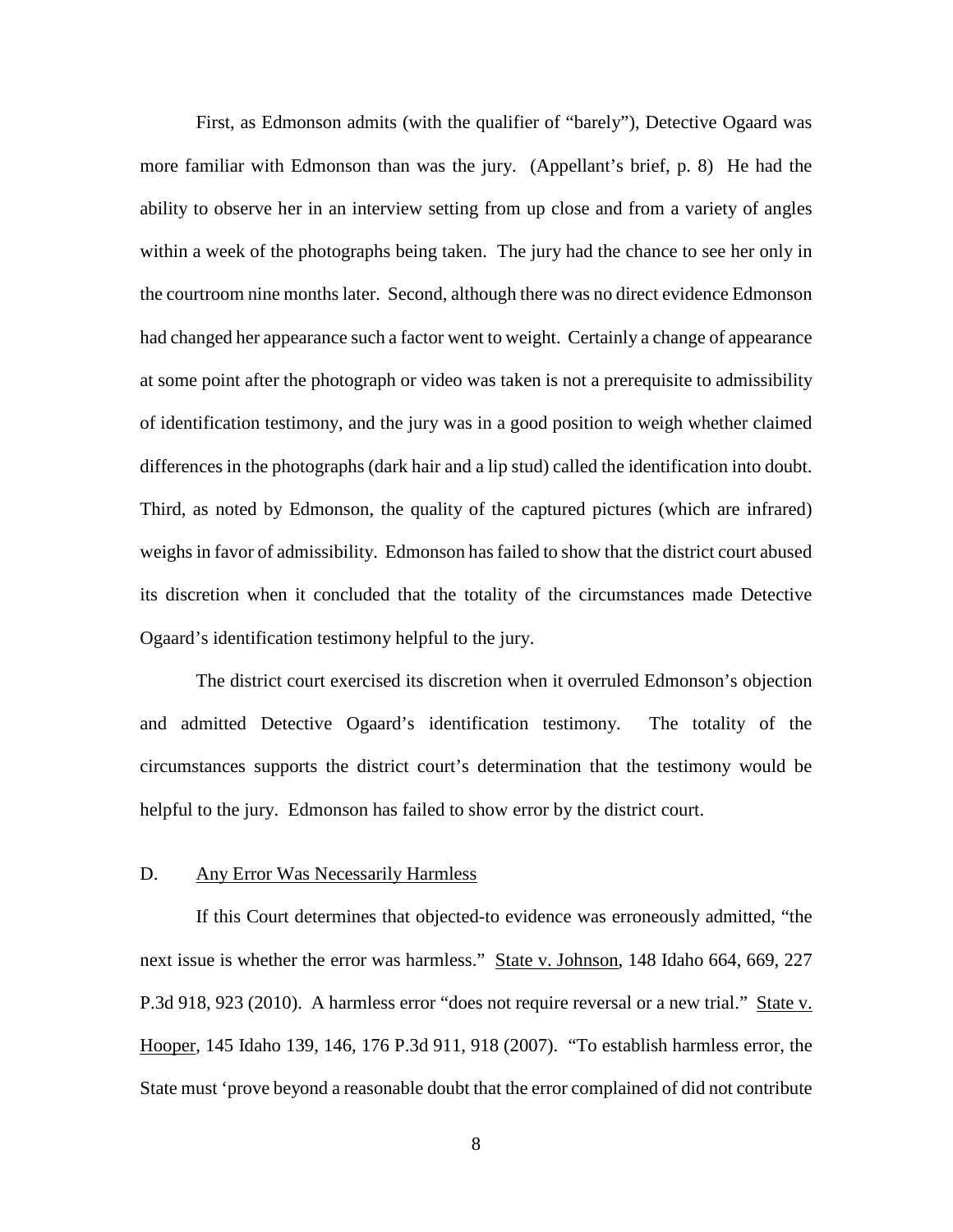to the verdict obtained.'" State v. Parker, 157 Idaho 132, 140, 334 P.3d 806, 814 (2014) (quoting State v. Perry, 150 Idaho 209, 221, 245 P.3d 961, 973 (2010)). "'In other words, the error is harmless if the Court finds that the result would be the same without the error.'" State v. Montgomery, 163 Idaho 40, 46, 408 P.3d 38, 44 (2017) (quoting State v. Almaraz, 154 Idaho 584, 598, 301 P.3d 242, 256 (2013)).

The record establishes that, even if the admission of Detective Ogaard's identification testimony were erroneous, any error was harmless. In addition to Detective Ogaard's identification testimony, two other officers, who had known Edmonson for approximately 18 years and also knew Portlock, also identified Edmonson as being the person in the captured photographs. (Tr., p. 218, L. 6 – p. 219, L. 6; p. 224, Ls. 9-13; p. 227, L. 14 – p. 228, L. 23; p. 230, Ls. 6-10.) Although Edmonson at trial denied being in the photographs (Tr., p. 265, Ls. 20-21), when confronted with the photographs during the interview a week after the burglary Edmonson changed her story (from not being inside R&R during the burglary), admitted her presence during the burglary, wondered why her admitted accomplice was not in the photographs, and refused to deny that she was the person in the photographs. (State's Exhibit 4.) Moreover, even if Detective Ogaard's identification testimony was not helpful, the jury was in a proper position to give it appropriate weight, even if that weight was none. The evidence that Edmonson was the burglar was overwhelming and any error in admitting Detective Ogaard's identification testimony was harmless.

Finally, the evidence that Edmonson was involved in a burglary of R&R was overwhelming even if there were residual doubts as to whether Edmonson was the person in the photographs. Edmonson admitted participating in a burglary with Nakaishi (entering